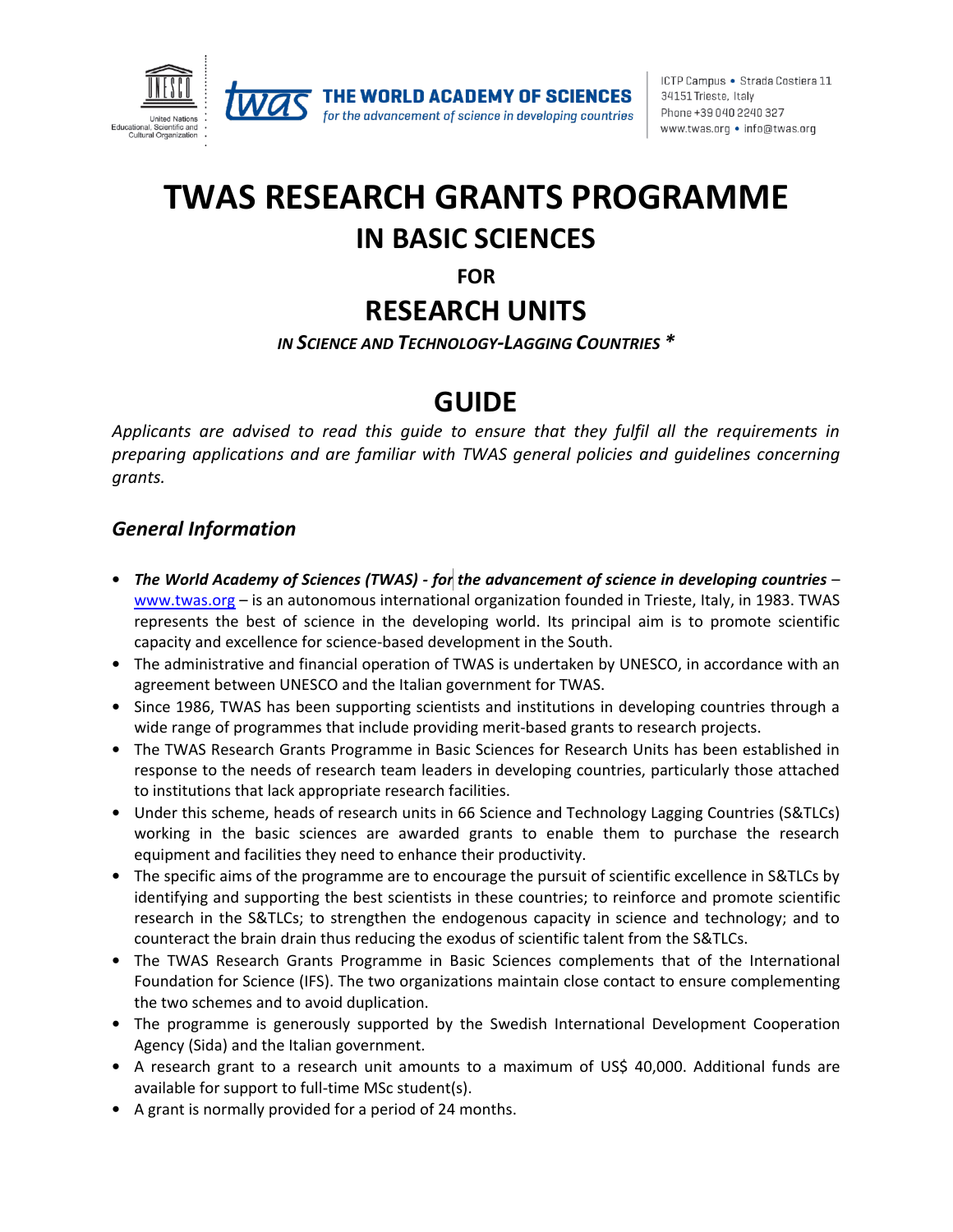



• A grant may be used to purchase scientific equipment, consumables and specialized literature (textbooks and proceedings only). The grant does not cover salaries of researchers and/or students, or field expenses. In addition, the purchase of laptop computers, tablets and laboratory animals are not supported.

#### *Subject Areas*

• The Research Grants programme provides support for research projects in the following fields of **basic sciences**: chemistry, mathematics, physics and basic biology.

### *Eligibility of Applicants*

- Applying *research units* must be led by a renowned researcher who is a national of a developing country, who holds a PhD and who has good research experience. The research unit should operate within a university or a research institution in one of the S&TLCs and should include the Principle Investigator (group leader), plus additional members such as such as Postdoctoral researchers or PhD and MSc students, technicians, etc. There is no age limit for unit leaders.
- Applicant must at the time of application NOT have an active research grant with TWAS or OWSD Early Career Women Scientists (ECWS) Fellowship.
- Each applicant must have at least one MSc student under his/her supervision.
- Applications from women scientists and those working in Least Developed Countries are especially encouraged.
- You must submit a strong Research Proposal, you may find further information on how to write research proposals by visiting [AuthorAID.](https://www.authoraid.info/en/resources/?topic=Grant+proposal+writing&language=English)
- Research unit leaders who submit a satisfactory final report on a previous grant may apply for a renewal.
- Please be advised that applicants may apply for only one programme per calendar year in the TWAS and OWSD portfolio. Applicants will not be eligible to visit another institution in that year under the TWAS [Visiting Professor](https://twas.org/opportunities/visiting-scientist/professors) programmes. One exception: The head of an institution who *invites* an external scholar to share his/her expertise under the TWAS [Visiting Professor](https://twas.org/opportunities/visiting-scientist/professors) programmes may still apply for another programme.

#### *Agreement*

- On selection by an expert committee and approval by the TWAS executive director, a written agreement is made between TWAS, the grantee and his/her institute. The institute undertakes to administer the grant according to the agreement and to provide laboratory space, salaries and other facilities necessary for the project. Equipment, consumables and literature provided for the project through the TWAS Research Grants Programme remain the property of the institute after the project is completed.
- The research grant funds are kept at TWAS for the purchase of all items requested by the grantee. TWAS contacts the supplier(s) upon receipt of proforma invoices submitted by the grantee in accordance with the itemized budget.